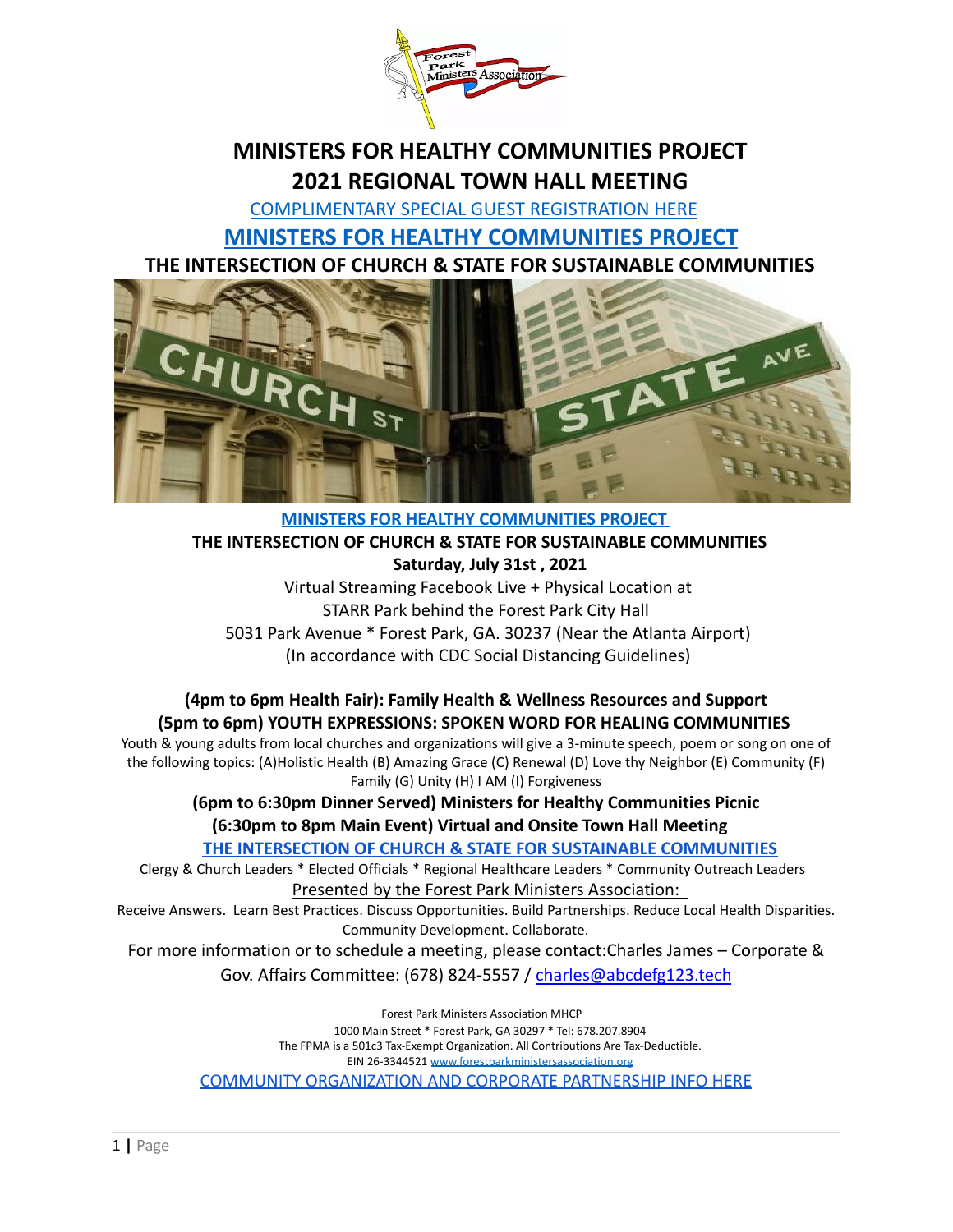

**[MINISTERS FOR HEALTHY COMMUNITIES PROJECT](https://drive.google.com/file/d/1gxpTCPX3NdlAUOtsYgGvelVLUdnmfvLm/view?usp=sharing)**

# **MHCP PARTNERS:**

**AIRPORT ECONOMIC ECOSYSTEM DEVELOPMENT PROGRAM \* AMERICAN'S THRIVE \* ATL AIRPORT CHAMBER OF COMMERCE \* ATLANTA BLACK CHAMBERS OF COMMERCE \* ATLANTA MEDICAL ASSOCIATION \* BLACKTIVISM \* BUSINESS SOLUTIONS CONSORTIUM \* CENTENE HEALTH SYSTEMS \* CLAYTON COUNTY DEPARTMENT OF HEALTH \* COMMUNITY HEALTH SOLUTIONS \* DANBAR FOR LIFE \* DESIGN SHOW MARKETING \* FOREST PARK MINISTERS ASSOCIATION (HOST ORGANIZATION) \* GEORGIA ADVANCING COMMUNITIES TOGETHER (ACT) \* GEORGIA HEALTH PARTNERS \* GEORGIA RED CROSS \* HIGHT HEALTHCARE \* HUMANA \* LAW OFFICE OF ATTORNEY NICHOLE JAMES-VICKERS \* LCW ENGINEERING \* LIFE SPAN DIGITAL HEALTH \* NATIONAL ALLIANCE ON MENTAL ILLNESS (NAMI GA.) \* PARADIGM REALTY GROUP \* SANGSTER WARNER INTERNATIONAL \* SHALONDA SCHOONMAKER, CHRISTIAN COUNSELOR & LIFE COACH \* STATE OF GEORGIA DEPARTMENT OF PUBLIC HEALTH \* THE BLUEPRINT GROUP \* THE CITY OF FOREST PARK \* THE COLE ACADEMY FOR PERSONAL GROWTH \* THE LIFE CYCLE NETWORK \* TRU FUND COMMUNITY FINANCIAL SERVICES\* UP COMMUNITY FUND\* WAVE YOUTH EMPOWERMENT PROGRAM \* WELLSTAR HEALTH SYSTEMS**

Presented by the Forest Park Ministers Association:

Receive Answers. Learn Best Practices. Discuss Opportunities. Build Partnerships. Reduce Local Health Disparities. Community Development. Collaborate.

To learn more about our partners, or to schedule a meeting, please contact:Charles James – Corporate & Gov. Affairs Committee: (678) 824-5557 / [charles@abcdefg123.tech](mailto:charles@abcdefg123.tech)

> Forest Park Ministers Association MHCP 1000 Main Street \* Forest Park, GA 30297 \* Tel: 678.207.8904 The FPMA is a 501c3 Tax-Exempt Organization. All Contributions Are Tax-Deductible. EIN 26-3344521 [www.forestparkministersassociation.org](http://www.forestparkministersassociation.org) [COMMUNITY ORGANIZATION AND CORPORATE PARTNERSHIP INFO](https://drive.google.com/file/d/1hGHjN5xTtbVYjPR_DQVoJGwStbzq-10o/view?usp=sharing) HERE